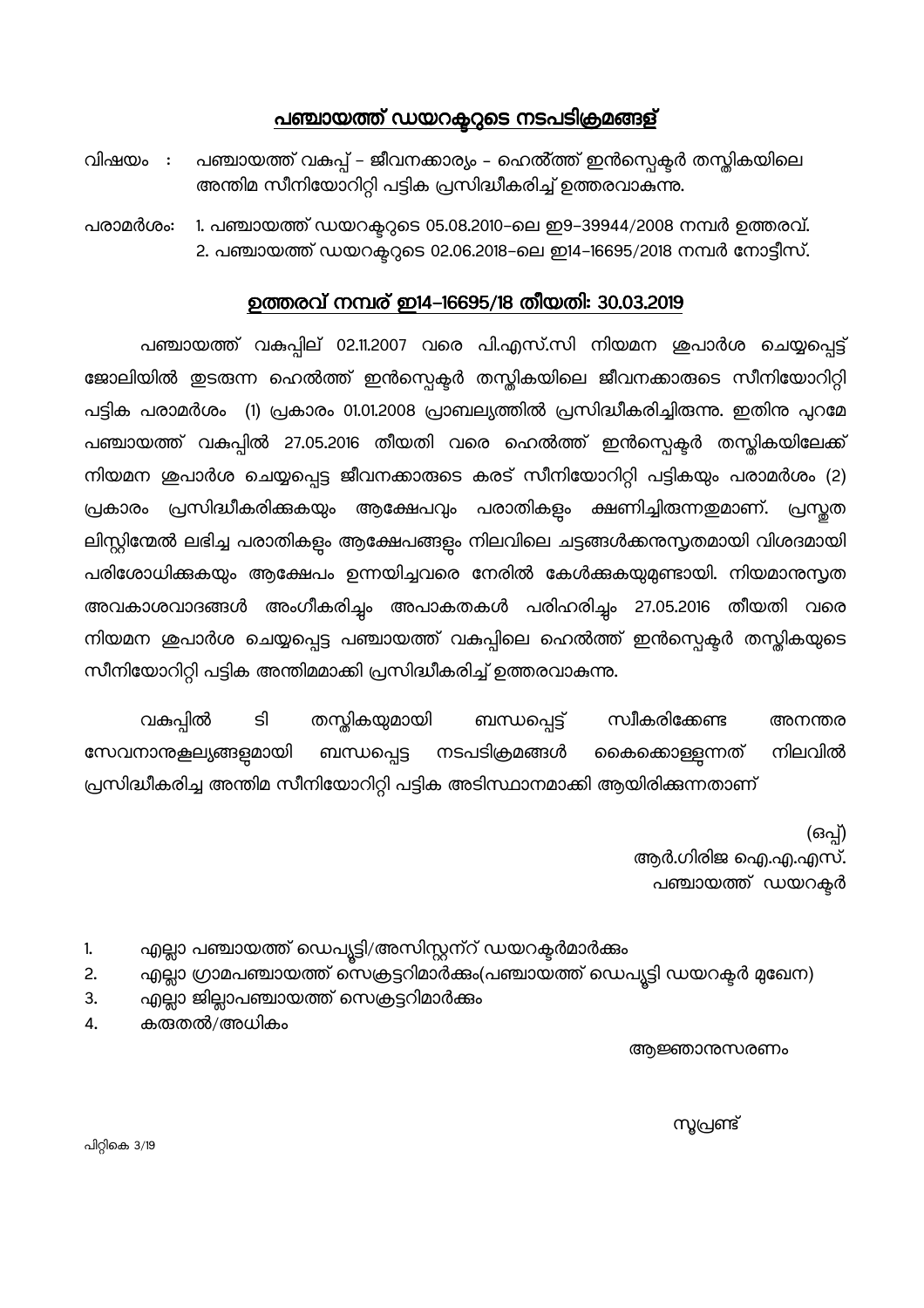## **SENIORITY LIST OF HEALTH INSPECTORS AS ON 01.04.2018**

| .<br>2<br>ಹ    | <b>Name</b>                | <b>District</b> | <b>Present Station</b>                  | D.O.B      | Date of<br><b>Advice</b> | <b>Existing</b><br>Grade | <b>Remarks</b> |
|----------------|----------------------------|-----------------|-----------------------------------------|------------|--------------------------|--------------------------|----------------|
| 1              | Sreedharan A M             | <b>KZD</b>      | Thamarassery GP                         | 21.05.1962 | 09.04.1987               | Grade I                  |                |
| $\overline{2}$ | Sethumadhavan TK           | <b>KZD</b>      | Cheruvannur<br>Nallalam Zonal<br>Office | 10.04.1962 | 09.03.1990               | Grade I                  |                |
| 3              | Vasudevan U Kairat         | <b>PLK</b>      | Vadakkanchery<br>Municipality           | 10.07.1964 | 09.03.1993               | Grade I                  |                |
| 4              | Ibrahim                    | <b>WYD</b>      | Mananthavady<br>Muncipality             | 17.07.1962 | 19.08.1993               | Grade II                 |                |
| 5              | Sainudheen C               | <b>MLM</b>      | Parappanangadi<br>Muncipality           | 10.04.1963 | 22.02.1996               | Grade I                  |                |
| 6              | <b>Abhilash Daniel</b>     | <b>KZD</b>      | <b>Feroke Municipality</b>              | 03.11.1979 | 14.09.2004               | Grade I                  |                |
| $\overline{7}$ | Biju V                     | <b>EKM</b>      | <b>Eloor Muncipality</b>                | 30.05.1975 | 19.10.2004               | Grade I                  |                |
| 8              | Ambika T                   | <b>WYD</b>      | Sulthan Bathery<br>Muncipality          | 20.05.1977 | 13.01.2005               | Grade I                  |                |
| 9              | Muhammed Rafeeque<br>Ali M | <b>MLM</b>      | Tirurangadi<br>Muncipality              | 01.06.1978 | 24.09.2005               | Grade II                 |                |
| 10             | Nisha K                    | KZD             | Kakkodi GP                              | 01.04.1979 | 18.01.2006               | Grade II                 |                |
| 11             | Satheesh Babu              | KZD             | Nadapuram GP                            | 01.12.1977 | 18.01.2006               | Grade II                 |                |
| 12             | Balan Vayaleri             | KZD             | Azhiyur GP                              | 26.05.1963 | 18.01.2006               | Gradell                  |                |
| 13             | Sameer V                   | <b>KZD</b>      | Peruvayal GP                            | 07.05.1981 | 24.06.2006               | Grade II                 |                |
| 14             | Aboobacker M               | <b>PLK</b>      | Mannarkad<br>Municipality               | 09.02.1974 | 07.08.2006               | Grade II                 |                |
| 15             | Suresh TK                  | KZD             | <b>Balussery GP</b>                     | 25.01.1969 | 07.05.2007               | Grade II                 |                |